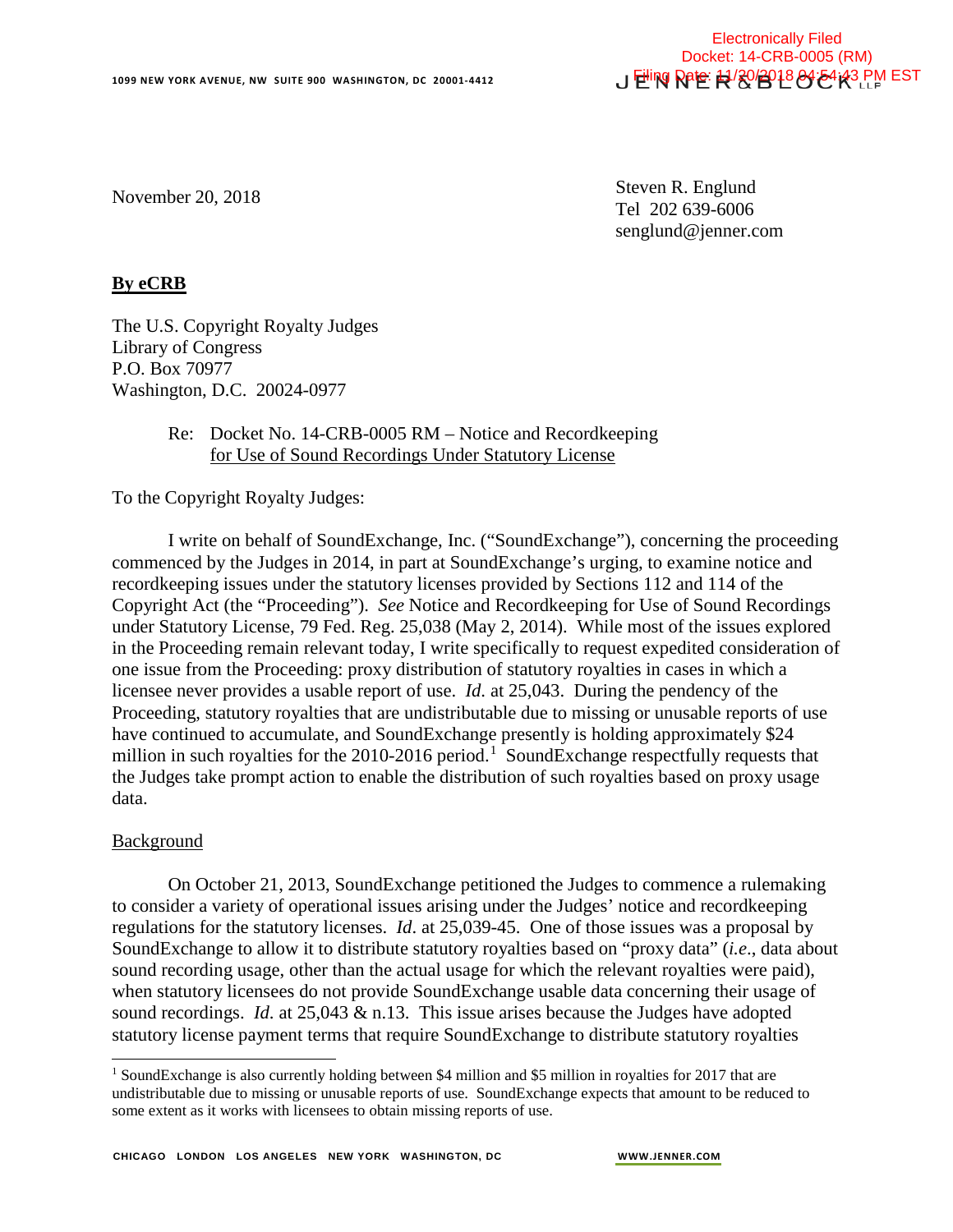"based upon the information provided under the Reports of Use requirements for Licensees." 37 C.F.R. § 380.4(a)(1); *accord* 37 C.F.R. §§ 380.23(h)(1), 380.33(e)(1), 382.4(d)(1) (*SDARS II* period), 382.13(f)(1) (same), 384.4(g)(1); *see also* Final Determination in Docket No. 16-CRB-0001 SR/PSSR (*SDARS III* period) at 120 (new 37 C.F.R. § 382.5(a)(1)).

Over time, there has always been a small percentage of statutory royalty payments for which SoundExchange is never able to obtain a report of use enabling distribution in accordance with those regulations. To address that issue, SoundExchange has twice been authorized to use proxy data to distribute royalties for which reports of use were not provided. The first of these was in 2004, when the Copyright Office authorized SoundExchange to use data reported by the preexisting subscription services to distribute royalties for other types of services for the period from 1998 through 2004. *See Notice and Recordkeeping for Use of Sound Recordings under Statutory License*, 69 Fed. Reg. 58,261 (Sept. 30, 2004). The second was in 2011, when the Judges authorized SoundExchange to use proxy data to distribute statutory royalties that were paid for the 2004-2009 period by licensees that had not provided reports of use. *See Notice and Recordkeeping for Use of Sound Recordings under Statutory License*, 76 Fed. Reg. 45,695 (Aug. 1, 2011); 37 C.F.R. §§ 370.3(i), 370.4(f).

Because the buildup of undistributable royalties due to missing reports of use had proven to be a persistent problem by 2013, SoundExchange's petition asked that it be given standing authority to make proxy distributions of such royalties. Rather than adopting a one-size-fits-all approach to the methodology to be used in such distributions, and to avoid the need for further protracted proceedings before the Judges to consider the details of proxy distribution, SoundExchange asked the Judges to give its Board of Directors flexibility to make adjustments in the distribution methodology as may be necessary to achieve a fair distribution in any particular case. NPRM, 79 Fed. Reg. at 25,043; SoundExchange Petition in Docket No. 14-CRB-0005 RM, at 28-29 (Oct. 21, 2013).

On May 2, 2014, the Judges published in the *Federal Register* a notice of proposed rulemaking (the "NPRM") soliciting comments concerning the issues raised by SoundExchange's petition, along with a separate issue (reporting by webcasters paying only the minimum fee), which had been raised by educational webcasters in a previous notice and recordkeeping rulemaking. 79 Fed. Reg. at 25,039-40. As to SoundExchange's proxy distribution proposal, the NPRM raised various questions concerning SoundExchange's request for flexibility in refining its proxy distribution methodology. *Id*. at 25,043. In response to the NPRM, the Judges received [2](#page-1-0)9 initial comments,<sup>2</sup> most of them from college broadcasters addressing the educational webcaster reporting issue, and eight reply comments.<sup>[3](#page-1-1)</sup>

In the more than four years since the comment period in Docket No. 14-CRB-0005 RM, the Judges have addressed the educational webcaster reporting issue, under Docket No. RM 2008-7, but taken no action on the issues raised by SoundExchange's petition. *Notice and* 

-

<span id="page-1-0"></span> $^2$  Available at https://www.crb.gov/proceedings/14-CRB-0005/.

<span id="page-1-1"></span><sup>3</sup> Available at https://www.crb.gov/proceedings/14-CRB-0005/reply/.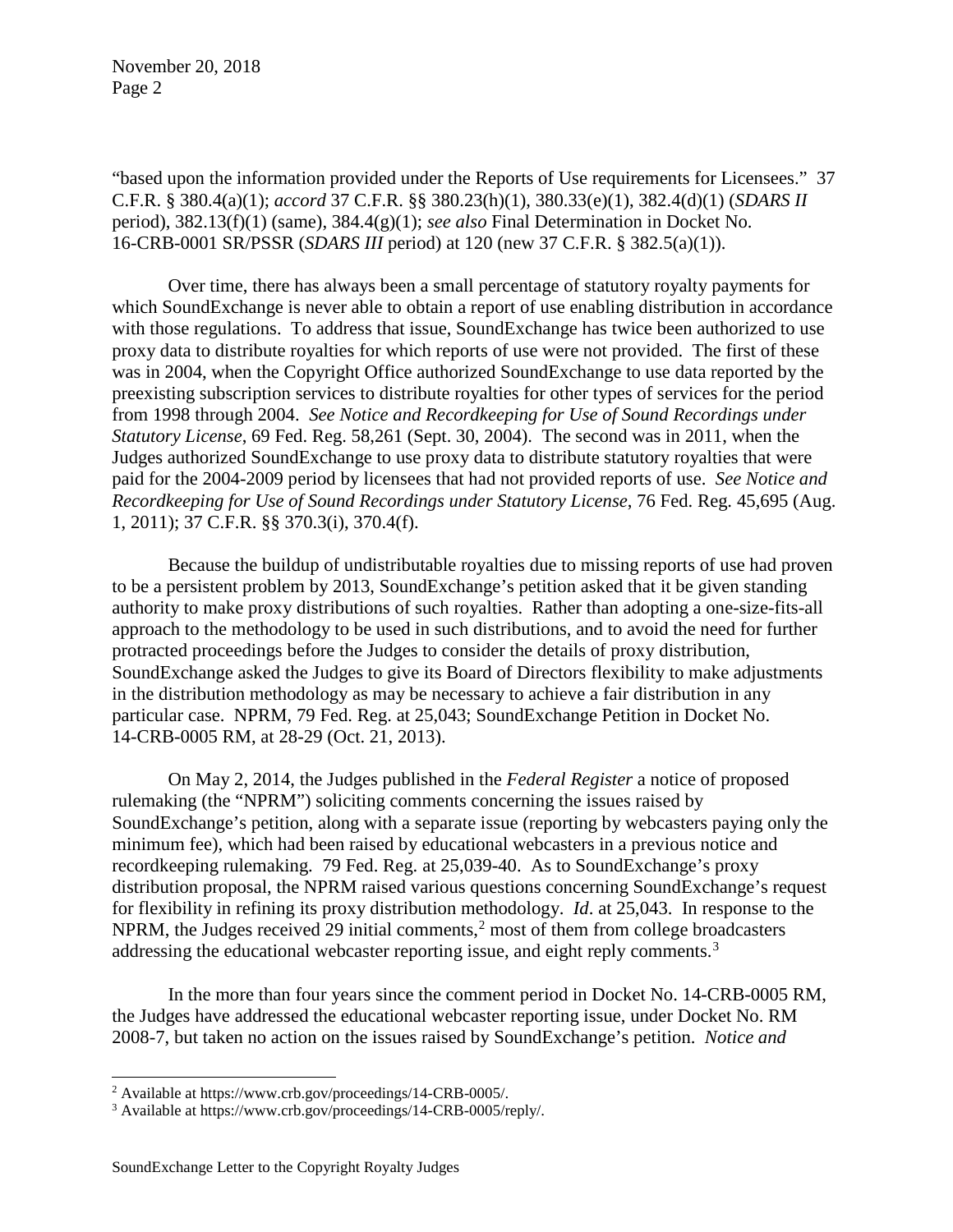*Recordkeeping for Use of Sound Recordings Under Statutory License*, 81 Fed. Reg. 31,506 (May 19, 2016); 81 Fed. Reg. 40,190 (June 21, 2016) (technical amendment); 81 Fed. Reg. 52,782 (Aug. 10, 2016) (proposed rule); 81 Fed. Reg. 89,867 (Dec. 13, 2016) (final rule); 37 C.F.R. § 370.4(d)(3)(ii). Specifically, the Judges authorized certain webcasters paying only the minimum fee to report usage data on the basis of a two-weeks-per-quarter sample, rather than on a year-round census basis. That outcome in effect authorized a form of proxy distribution for the royalties paid by those webcasters, since royalties for a webcaster's usage during the other weeks of each quarter are to be distributed based on data concerning usage during the two week sample period. In addressing reporting by educational webcasters, the Judges indicated that they "continue to analyze" SoundExchange's proposals. 81 Fed. Reg. at 31,507 n.1. However, SoundExchange has noticed that Docket No. 14-CRB-0005 RM is no longer listed on the "Rulemakings" page of the Judges' website (although Docket No. RM 2008-7 is listed).<sup>[4](#page-2-0)</sup> Concerned that the Judges may have concluded their analysis of SoundExchange's proposals without taking any action, SoundExchange asked me to write this letter.

### Discussion

Five years after the filing of SoundExchange's petition, it is more important than ever that the Judges provide for proxy distribution of statutory royalties that cannot be distributed because SoundExchange has not been able to obtain usable reports of use from the licensees involved.[5](#page-2-1) At the time of SoundExchange's petition, it was holding approximately \$13 million in royalties for the 2010-2012 period that were undistributable due to missing or unusable reports of use. SoundExchange Petition in Docket No. 14-CRB-0005 RM, at 28 (Oct. 21, 2013). Now, it is holding approximately \$24 million in royalties for the 2010-2016 period, and additional royalties for 2017, that are undistributable due to missing or unusable reports of use. Proxy distribution of similar categories of Section 112 and 114 royalties was recognized as necessary, and was uncontroversial, in 2004 and 2011 when the Copyright Office and the Judges authorized previous proxy distributions. More recently, Congress enshrined in Section 115 a form of proxy distribution for mechanical royalties that the new mechanical licensing collective is unable to associate with a known musical work or copyright owner. 17 U.S.C.  $\S$  115(d)(3)(J)(i) (as amended by the Orrin G. Hatch-Bob Goodlatte Music Modernization Act, Pub. L. No. 115-264, 132 Stat. 3676 (2018) [hereinafter "MMA"]).

The same kinds of conditions that warranted those instances of proxy distribution apply here. SoundExchange can only know what recordings a licensee has used under the statutory license when the licensee provides that information to SoundExchange in a report of use as

<span id="page-2-0"></span><sup>-</sup><sup>4</sup> https://www.crb.gov/rulemakings/. Docket No. 14-CRB-0005 RM also was not listed on eCRB until my office contacted the Judges' staff yesterday concerning the logistics of filing this letter.

<span id="page-2-1"></span><sup>&</sup>lt;sup>5</sup> The passage of five years since the filing of SoundExchange's petition has meant that not all the issues raised therein are as important as they seemed in 2013. However, most of the issues SoundExchange raised remain relevant, and many of them are very important. Those include reporting of ISRCs, reporting of classical music usage, reporting non-payable tracks, the need for late fees to motivate timely compliance with reporting requirements, procedures for correction of reports of use and statements of account, and requirements for keeping and making available source records reflecting actual usage (rather than the usage that licensees choose to report).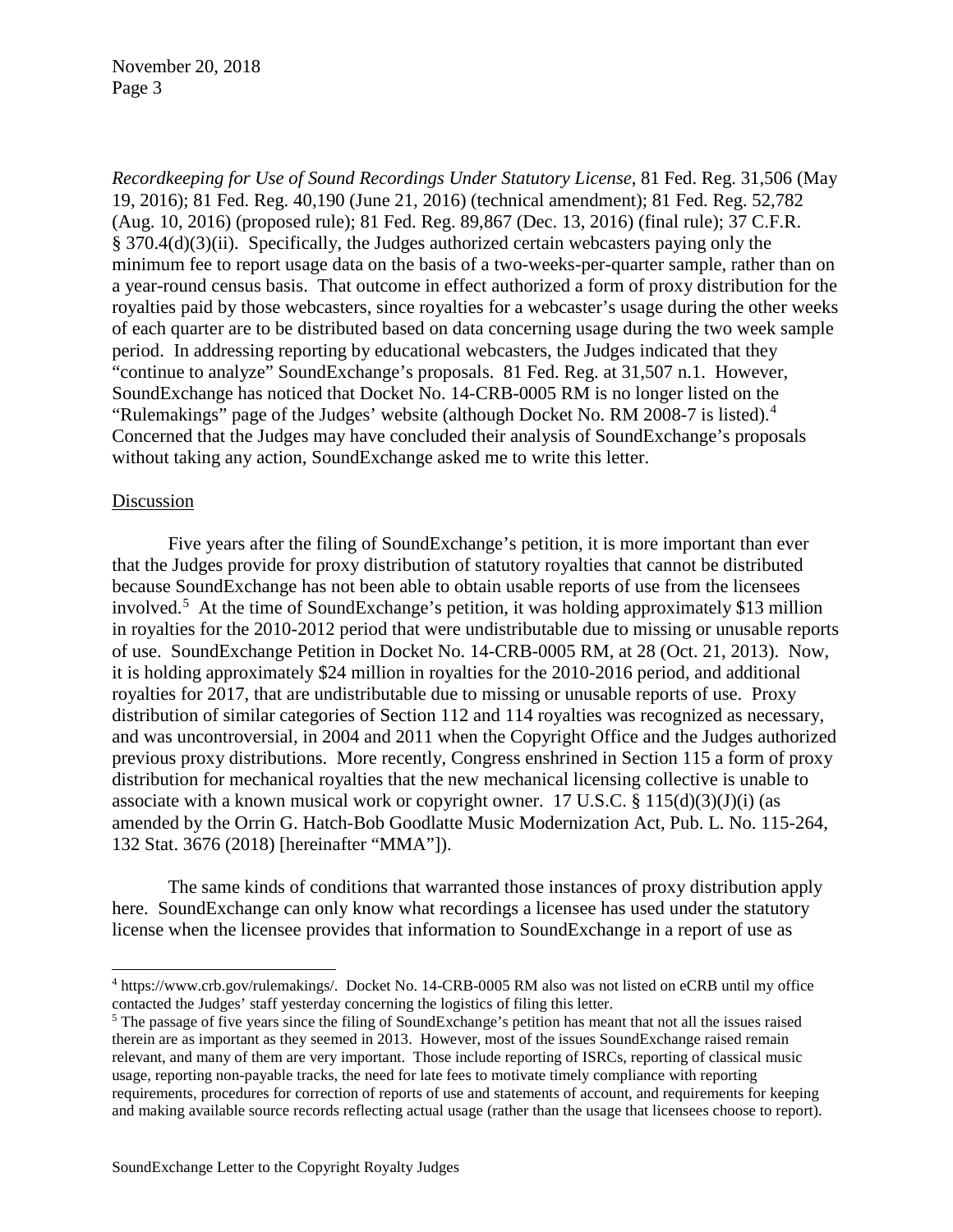required by the Judges' regulations. SoundExchange wishes that it could obtain the reports of use necessary to distribute the royalties it is holding to the creators and copyright owners of the recordings actually used by the licensees that paid these royalties. However, that sometimes is simply not possible, such as where the licensee did not retain playlist information in the first place, subsequently discarded its playlist information without reporting it to SoundExchange, or refuses to report its playlist information to SoundExchange despite SoundExchange's repeated efforts to obtain a report of use. In such cases, SoundExchange has understood the effect of the Judges' regulations to be that it must hold the associated royalties until it is able to distribute them based on reports of use. *See* 37 C.F.R. §§ 380.4(a)(1), 380.23(h)(1), 380.33(e)(1), 382.4(d)(1) (*SDARS II* period), 382.13(f)(1) (same), 384.4(g)(1); *see also* Final Determination in Docket No. 16-CRB-0001 SR/PSSR (*SDARS III* period) at 120 (new 37 C.F.R. § 382.5(a)(1)).

The Judges should not require SoundExchange to continue to hold millions of dollars that belong to artists and copyright owners in the vain hope that licensees who have for years failed to provide usable reports of use all of a sudden will produce the missing reports. Except perhaps for some missing reports from the most recent reporting periods, SoundExchange has exhausted the efforts that reasonably could be undertaken to try to coax or cajole licensees into providing the missing reports of use for the royalties currently on hold. In some cases, the licensees are not even in business any longer. SoundExchange urges the Judges promptly to release this money from its legal limbo by adopting SoundExchange's proxy distribution proposal as set forth in proposed Section 370.6(b) of the NPRM, or at least by amending current Sections 370.3(i) and 370.4(f) to enable distribution of the amounts currently on hold. If the Judges are not prepared to move promptly on the whole package of issues raised by SoundExchange's petition, SoundExchange respectfully requests that the Judges sever the proxy distribution issue from the other issues raised by SoundExchange's petition and address proxy distribution on an expedited schedule.

The record of this Proceeding provides ample support for adoption of SoundExchange's proxy distribution proposal. On June 30, 2014, SoundExchange filed timely comments addressing the Judges' questions in the NPRM. As set forth more fully in those comments, determination of a proxy distribution methodology is a technical effort that involves identifying an available proxy data set that is likely to be as statistically representative of the relevant missing data as practicable. SoundExchange Comments in Docket No. 14-CRB-0005 RM, at 8- 12 (June 30, 2014) ("SX Initial Comments"). That is presumably why Congress gave the new mechanical licensing collective discretion to "establish policies and procedures" for its proxy distributions of unmatched statutory royalties. *See* 17 U.S.C. § 115 (d)(3)(J)(ii). In its comments, SoundExchange explained that while it generally would expect to use the same distribution methodology it used for the 2004-2009 distribution, there could be technical reasons that would militate against using that methodology in any particular case, such as if the missing reports of use made the available data for the relevant licensee type and year unrepresentative, or if the amount of undistributable royalties from a particular licensee group in a particular year was very small. *Id*. at 9 & n.4.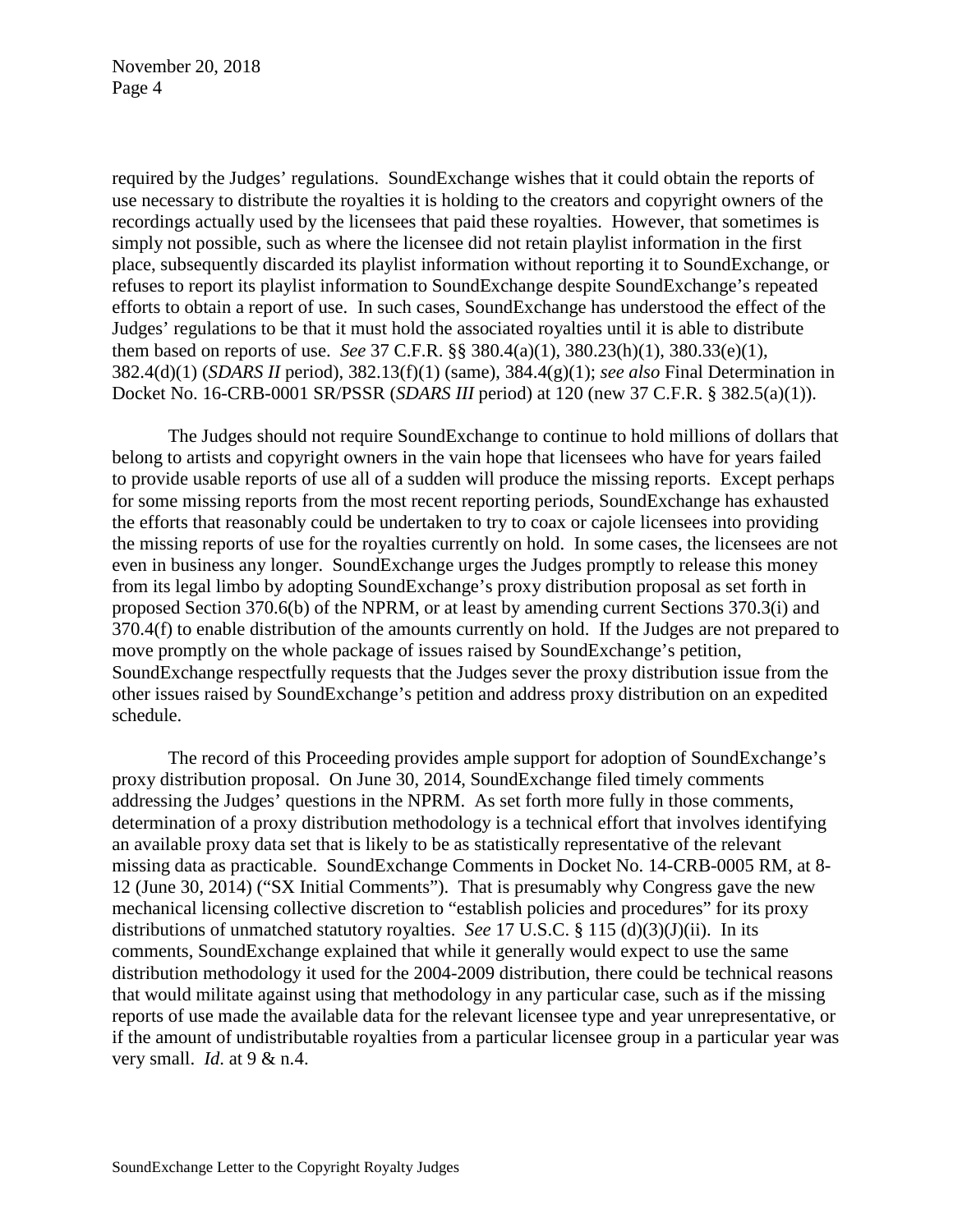The record reflects unanimous support for SoundExchange's proposal by the artists and copyright owners who are affected by it and would need to pay for any additional process associated with a proxy distribution (since the costs of any activity the Judges require SoundExchange to undertake are deducted from royalty distributions pursuant to 17 U.S.C. § 114(g)(3)). No artist or copyright owner expressed any concern at all with SoundExchange's proxy proposal or felt a need to address the Judges' questions about it. The American Association of Independent Music supported all of SoundExchange's proposals in the Proceeding and expressed satisfaction with independent record companies' voice on SoundExchange's Board. A2IM Comments in Docket No. 14-CRB-0005 RM, at 2 (June 30, 2014).

Licensee services do not have any direct interest in the details of how statutory royalties are distributed among artists and copyright owners, since "their responsibilities and direct interest end with the payment of the royalty fees." *Determination of Reasonable Rates and Terms for the Digital Performance of Sound Recordings and Ephemeral Recordings*, 67 Fed. Reg. 45,240, 45,267 (July 8, 2002). Nonetheless, the National Association of Broadcasters, Radio Music Licensing Committee, and National Public Radio supported SoundExchange's proxy distribution proposal, although primarily as a basis for reducing their obligations to deliver actual usage data. NAB/RMLC Comments in Docket No. 14-CRB-0005 RM, at 63-65 (June 30, 2014); NAB/RMLC Reply Comments in Docket No. 14-CRB-0005 RM, at 30-31 (Sept. 5, 2014); NPR Comments in Docket No. 14-CRB-0005 RM, at 9 (June 30, 2014) (volunteering that "the *sua sponte* proposals of the Judges seem to be granular oversight of SoundExchange that on the current record seem to be an unwarranted intrusion into SoundExchange's internal affairs").

Sirius XM and its agent Music Reports acknowledged that use of a proxy may be necessary in some circumstances. However, despite their lack of any direct interest in the distribution of statutory royalties, they stand alone in proposing additional procedural requirements for proxy distribution. Sirius XM Comments in Docket No. 14-CRB-0005 RM, at 3-4 (June 30, 2014); Music Reports Comments in Docket No. 14-CRB-0005 RM, at 6 (June 30, 2014). As detailed in SoundExchange's comments, their proposals are based on various false premises, including speculation about the statistical characteristics of available proxy data as compared to the usage associated with potential pools of undistributable royalties, and suggestions that when a licensee cannot or will not deliver actual usage data after repeated efforts by SoundExchange to obtain a compliant report of use, there is some unspecified further research SoundExchange could do to identify the proper payees for the unreported usage involved. *See* SoundExchange Reply Comments in Docket No. 14-CRB-0005 RM, at 53-54 (Sept. 5, 2014) ("SX Reply Comments"); SX Initial Comments, at 8-12.

The record reflects that further process, such as providing further notice to the licensees or an opportunity for objection would be dilatory, pointless, and thus a waste of artists' and copyright owners' money. SoundExchange's license management staff regularly sends reminder notices to licensees that fail to provide timely, usable reports of use, and earlier this year contacted comprehensively licensees that are missing submissions for 2014-2016, in an attempt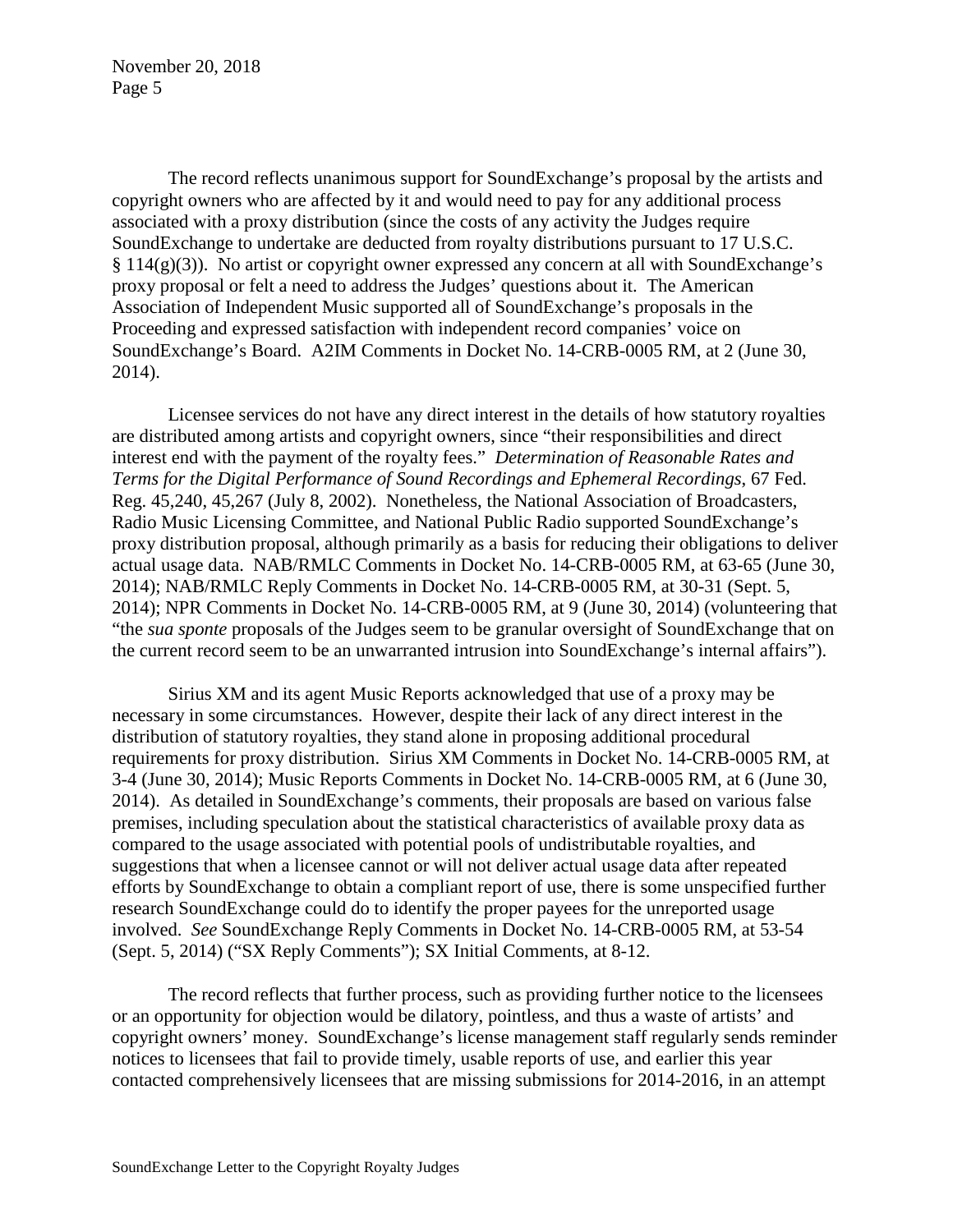to obtain as many missing items as possible.<sup>[6](#page-5-0)</sup> SoundExchange's proposal requires it to exhaust such reasonable efforts to seek the missing reports before making a proxy distribution. SX Reply Comments, at 53. Adding yet another opportunity for cure would just delay payment to artists and copyright owners.

Providing persons beyond SoundExchange's Board of Directors an opportunity to object to a distribution would involve further delay and little potential benefit, because SoundExchange's Board is broadly representative of its constituents and consists of the artist and copyright owner representatives most likely to know and care about the technical details of distribution. SX Reply Comments, at 53-54. SoundExchange doubts that it would receive meaningful comments on a Board-approved proxy distribution proposal if a comment period were provided, and anyone who might potentially comment is likely to be substantially less informed than SoundExchange's Board members. Sirius XM and Music Reports suggest no process for resolving situations where SoundExchange might receive uninformed or unfair suggestions of alternative approaches to proxy distribution. By contrast, SoundExchange's proposed requirement that a proxy distribution methodology be approved by its Board of Directors would ensure an informed, data-driven judgment concerning a distribution methodology that would be as fair as possible to all segments of the artist and copyright owner community. SX Initial Comments, at 9-11.

SoundExchange should not be required to spend artists' and copyright owners' money on carrying out additional proxy distribution procedures that artists and copyright owners do not believe necessary for their protection.

# Request to the Judges

j

Based on the record of the Proceeding, the Judges promptly should adopt SoundExchange's proxy distribution proposal as set forth in proposed Section 370.6(b) of the NPRM. However, if the Judges for some reason believe that they need further administrative process to develop a more complete record concerning SoundExchange's future flexibility to tailor the distribution methodology as circumstances warrant, SoundExchange still would urge the Judges to address promptly the \$24 million currently on hold for 2010-2016, as well as the undistributable royalties for 2017 as to which SoundExchange will soon reach a point of diminishing returns in its efforts to obtain missing reports of use, such as by amending Sections 370.3(i) and 370.4(f) to strike "2010" and insert "2018."[7](#page-5-1)

<span id="page-5-0"></span><sup>&</sup>lt;sup>6</sup> No licensee should have doubts about whether it has complied with the Judges' reporting regulations, because licensees using SoundExchange's Licensee Direct online portal have the ability to confirm SoundExchange's receipt of their reports of use and receive real-time feedback about the quality of data in those reports.

<span id="page-5-1"></span><sup>7</sup> Because the MMA incorporates a form of proxy distribution of mechanical royalties, the Judges could potentially resolve this matter within the context of their pending rulemaking to conform their regulations to the MMA, if that was viewed as more desirable than promptly issuing a proxy distribution rule in Docket No. 14-CRB-0005 RM. *See* 83 Fed. Reg. 55,334 (Nov. 5, 2018).